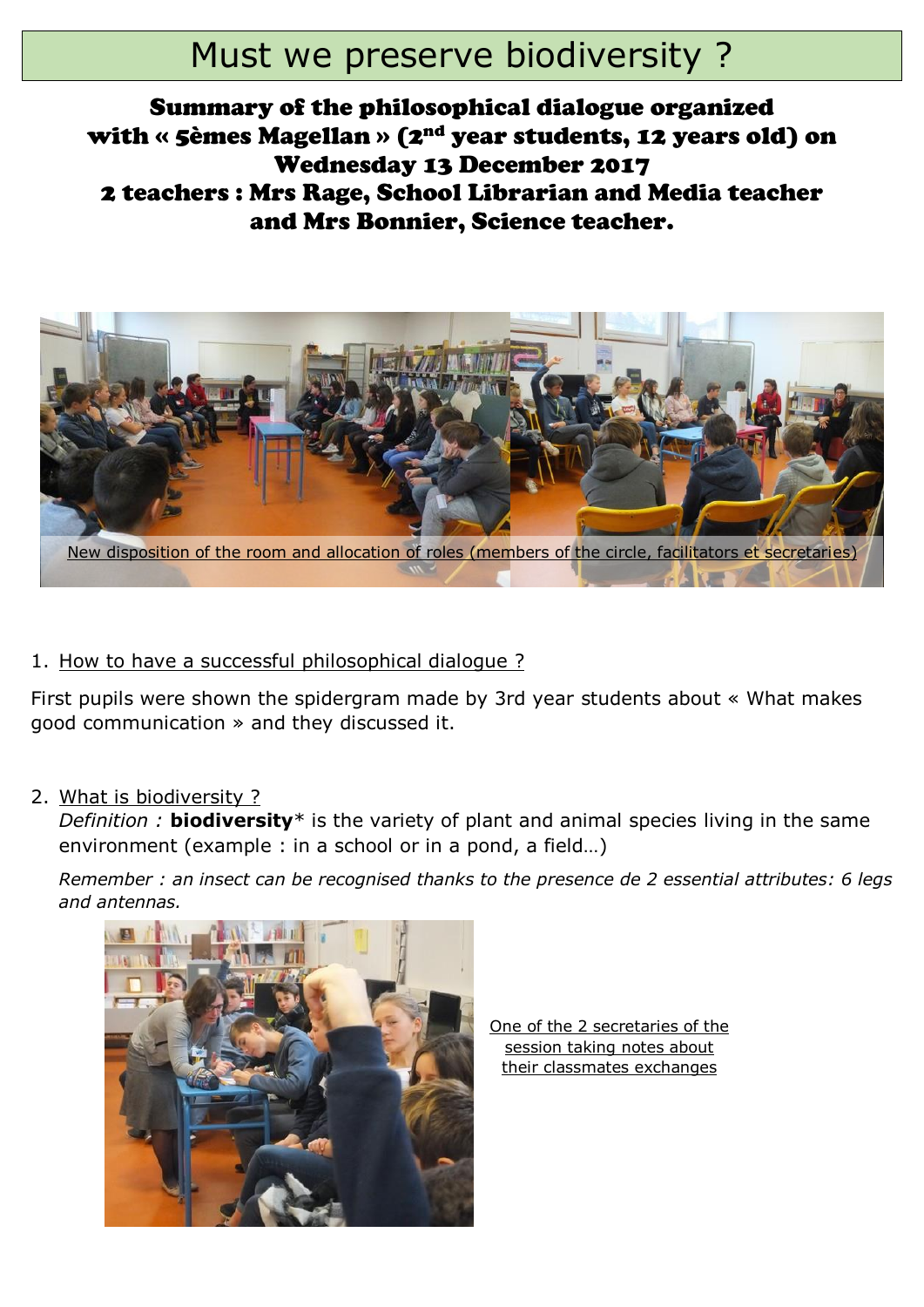- 3. Why preserve biodiversity ?
	- $\triangleright$  For the aesthetic, the beauty of nature.
	- $\triangleright$  To allow us to breathe : plants release dioxygen (in the presence of light) which enables us to breathe and stay alive.
	- $\triangleright$  To keep healthy : the bacteria present on our body or in our digestive tract can help us digest and can also protect us from pathogenic bacteria  $($  = that can cause diseases).
	- $\triangleright$  To enable the pollination of plants. **Pollination**\* = transportation of pollen from a flower to another, essential for the reproduction of plants. Bees are very important for pollination.



First exchanges after the distribution of roles (members of the circle, facilitators and secretaries)

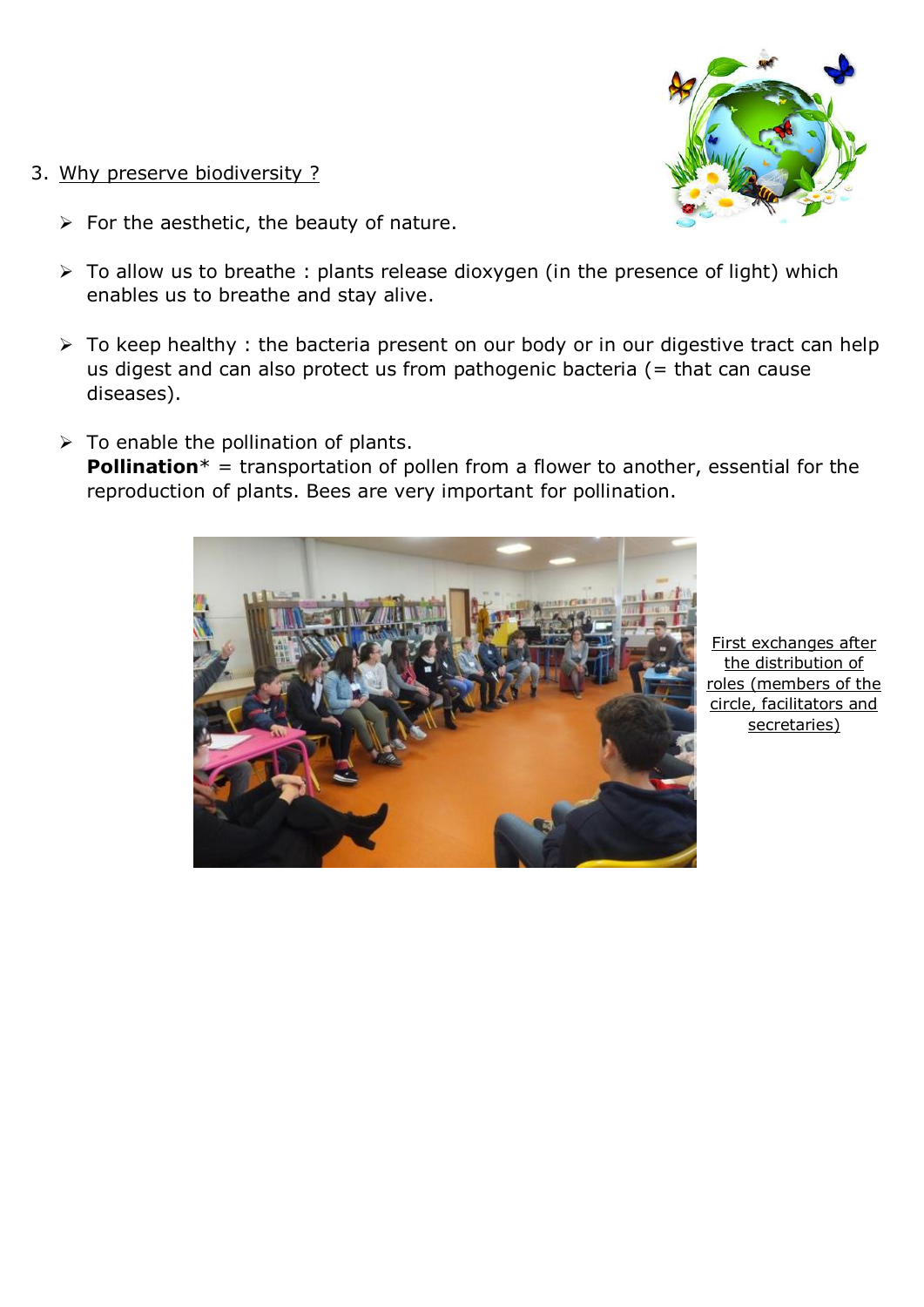# Must we preserve biodiversity?

## Summary of the philosophical dialogue organized with « 5èmes Cartier »

### 1. How to have a successful philosophical dialogue ?



Defining what can facilite or hamper a philosophical dialogue

#### 2. What is biodiversity ?

*Definition :* see above

There is biodiversity in our school because there are trees, animals, plants and us !

To study biodiversity : we can create a square of biodiversity in our garden, at school… *Some pupils have already worked on a square of biodiversity at primary school or in our school .*